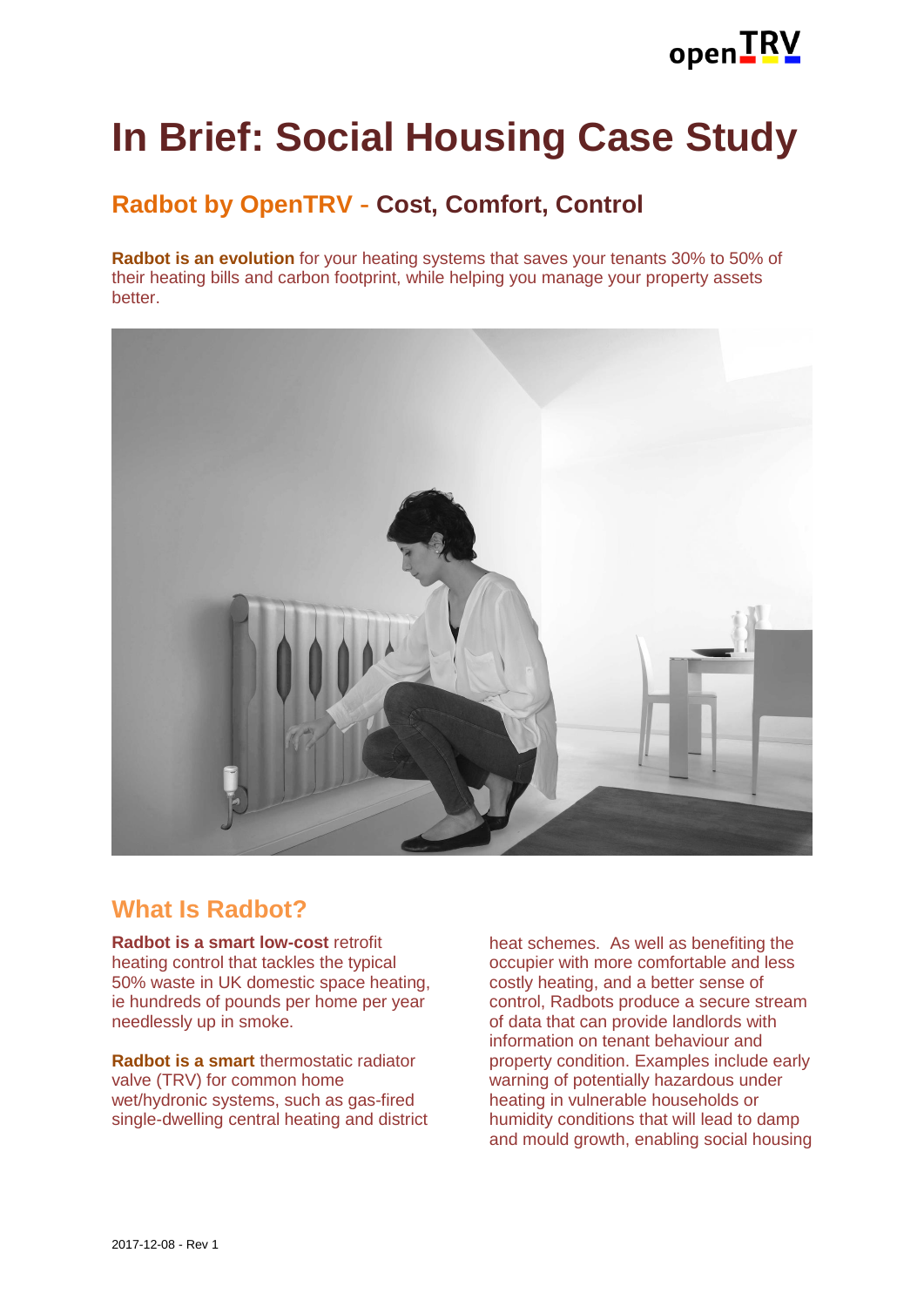

providers to plan interventions that will improve both tenant support and cost

### **How Does it Work?**

#### **Radbot brings tried and tested**

commercial building heating efficiency techniques to the home, by only heating rooms that are actually in use, driven by unobtrusive occupancy sensing and soft zoning, ie radiator-by-radiator control without the need for new pipework. Radbot can be fitted without requiring skilled trades or building works, or tricky programming or connecting to the Internet. From a user perspective, it requires no complex interactions with apps or programmable displays, unlike other

effective asset management.

smart heating controls solutions. It's basically fit and forget, working intelligently in the background delivering real savings.

**Radbots can be fitted in place** of individual traditional mechanical TRVs for a target 30% energy saving per upgraded radiator. Radbots can also be fitted alongside a companion boiler controller in place of a conventional whole-house thermostat to raise target savings to 50%.

| <b>Product</b>                 | <b>Function</b>                                                                                                                                                            | <b>Energy</b><br><b>Savings [i]</b>                                         | <b>Cost</b>                  | <b>Payback</b><br>[ii] | <b>Installation</b>                                                                         | <b>Maintenance</b>                                      |
|--------------------------------|----------------------------------------------------------------------------------------------------------------------------------------------------------------------------|-----------------------------------------------------------------------------|------------------------------|------------------------|---------------------------------------------------------------------------------------------|---------------------------------------------------------|
| Radbot                         | <b>Smart Thermostatic</b><br><b>Radiator Valve</b><br>(TRV) using real<br>time occupancy and<br>temperature sensing<br>to provide room by<br>room zonal heating<br>control | Up to 30%<br>standalone<br>$(-0.2tCO2/y),$<br>50% with bolier<br>controller | $-E30$                       | $~1$ year              | Simple screw-<br>on replacement<br>for existing<br>$TRVs - no$<br>skilled trade<br>required | <b>Periodic</b><br>battery<br>replacement 1-<br>2 years |
| <b>Boiler</b><br>controller    | Boiler control unit<br>works in conjunction<br>with Radbot devices<br>to reduce boiler run<br>time                                                                         | <b>Helps Radbot</b><br>achieve 50%                                          | $-E60$                       | $~1$ year              | 2 wire<br>connection to<br>boiler<br>thermostat<br>$circuit -$<br>qualified<br>electrician. | <b>None</b>                                             |
| <b>Data</b><br><b>services</b> | Secure AES-GCM<br>real-time radio<br>comms in various<br>forms, typically<br>including<br>temperature, relative<br>humidity, occupancy<br>and device status                | Up to 60% on<br>heat, savings on<br>asset<br>management                     | Various<br>service<br>levels |                        | <b>Typically one</b><br>small data relay<br>unit covering<br>one or more<br>dwellings       | <b>None</b>                                             |

## **Technical Overview**

[i] Energy Savings are calculated using typical scenarios and trial data.

[ii] Target payback period based on forecast energy saving and purchase costs.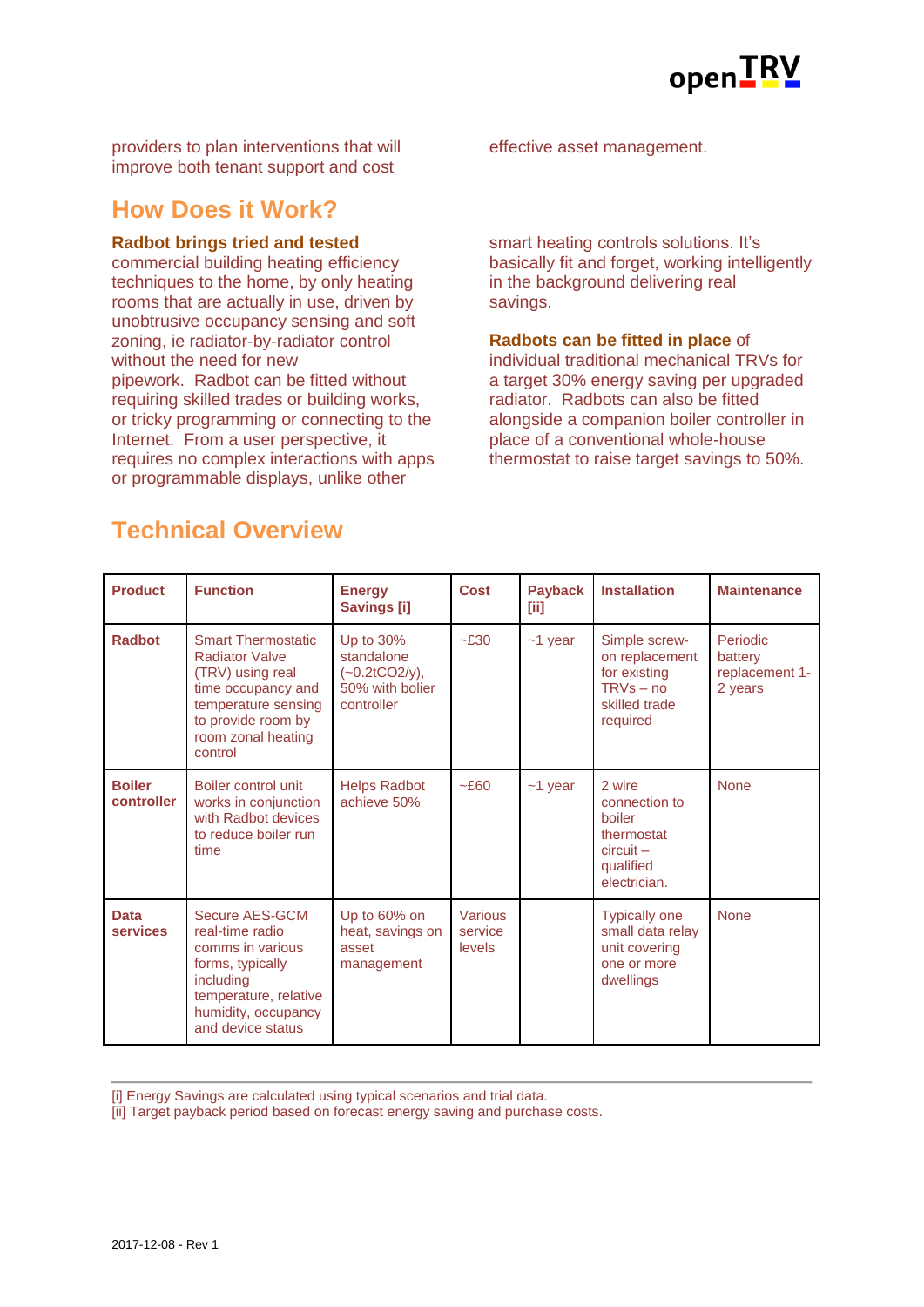

### **Case Study: Brent Trial**

**Aim:** Test innovative energy saving products that have the potential to support fuel poor households **Partners:** Energy Solutions (lead), OpenTRV, Network Homes, National Energy Action (funder) **Location:** 58 social housing properties - Brent, North West London **Duration:** 16 months – Dec 2015 – Mar 2017 **Cost:** £35,000

#### **The Challenge**

NEA launched its Technical Innovation Fund in 2015 with the aim of evaluating new innovative technologies that had potential to support UK households in fuel poverty. In partnership with local fuel poverty charity Energy Solutions and social housing provider Network Homes, OpenTRV secured funding to deliver a 16 month field trial of Radbot. The project presented an opportunity to test Radbot in a real-world scenario with the aim of verifying energy saving calculations and developing valuable insights into product user acceptability, installation and maintenance, and data collection and analysis procedures.

From a pool of ~400 homes with EPCs ratings of below C and identified as at risk by Network Housing, Energy Solutions conducted a user engagement exercise recruiting 58 homes to participate in the trial. About 200 prototype Radbot units were installed during the winters of 2015/17 along with gas consumption monitoring equipment to enable accurate energy use to be calculated. During the installation, each household also received face-to-face advice on how the product operated as well as general energy saving tips.

#### **The results**

The trial produced a number of useful insights.

- Verification of 30% energy saving for households where a full data set was obtained, an average 30% reduction in gas consumption was observed. Drop outs and technical issues with remote data gathering unfortunately resulted in a smaller than forecast data set. This in part was due to the vulnerable and transient nature of the trial population group.
- **Product acceptability the majority of feedback on product usability and understanding was** positive with people reporting that its similarity to a standard TRV made it easy to understand. Some households raised concerns over the noise of the motorised screw value particularly when located in bedrooms and the robustness of the mechanical connection of the device to the radiator valve. OpenTRV is using this feedback on the prototype to improve the design and performance of its next generation Radbot.
- Data sharing participants were more receptive than anticipated to the sharing of data. 98% of households agreed to provide consent for their energy consumption and Radbot data to be collected and shared with selected third parties indicating that where a tangible benefit is perceived to exit for a household, the sharing and use of data sharing is acceptable.

*'We know that zonal heating controls work in the non-domestic building sector delivering significant savings. We wanted to design a product that could do the same in a domestic setting but at the same time be so easy to use that anyone could benefit. The Brent trial provided us with an opportunity to test the product at scale within a real world situation. It was really encouraging to see our predicted energy savings verified in a real world setting even if with less data than we would have liked. The feedback on what did and didn't work well has been invaluable and we are using this to develop and refine the product. Our vision is to provide a cost effective retrofit device that can be rolled out at scale and deliver a significant reductions of both carbon emissions and fuel poverty risk in the UK.'*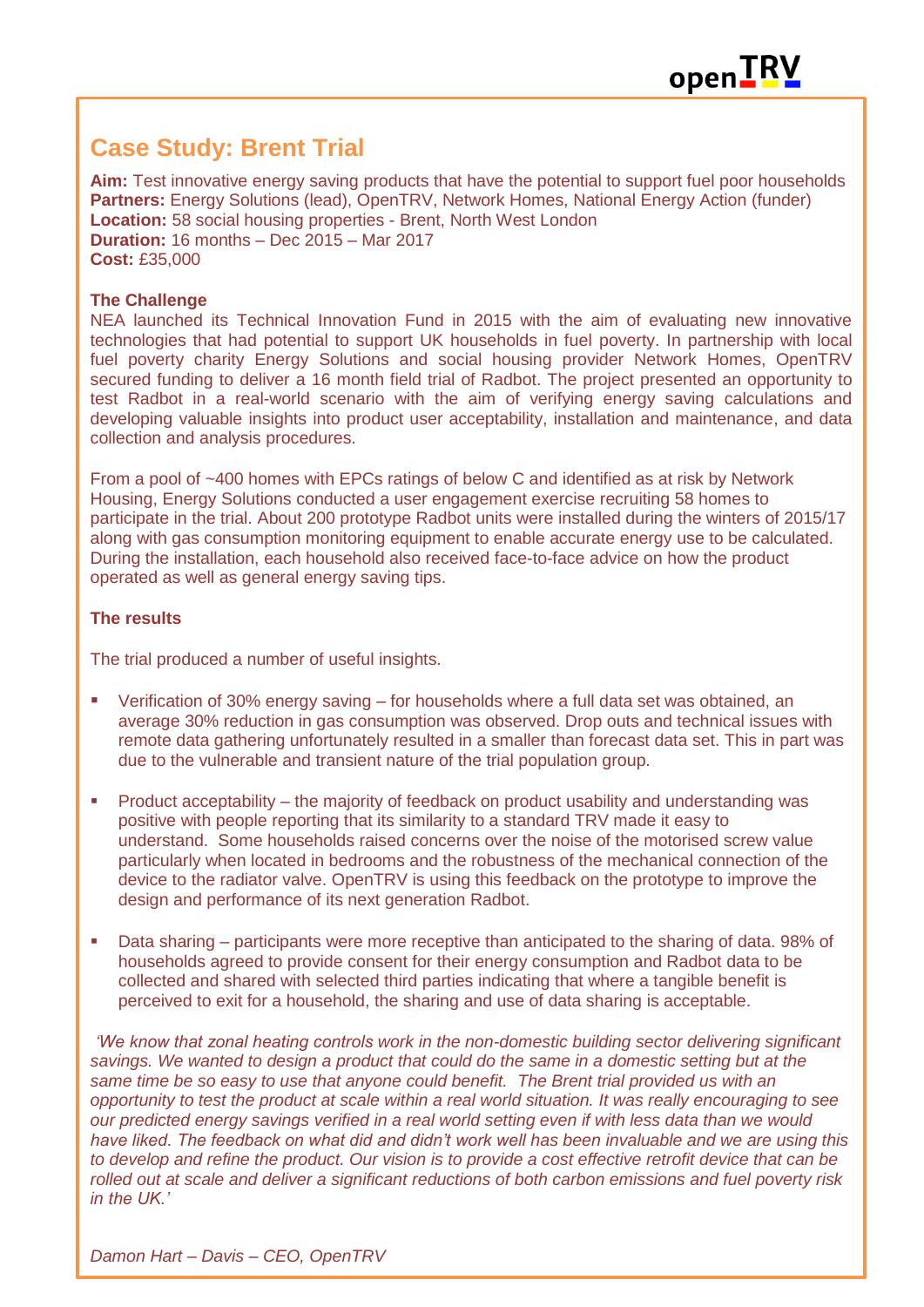

### **Radbot Benefits in More Detail**



### **Benefits for tenants**

- **Reduced energy bills –** from the moment they are fitted, Radbots will start to optimise control of the heating system only providing warmth when it's actually needed. This has the potential to reduce consumption by 30%+ delivering saving of £200 - £300 pa for an average household using gas fired central heating. Carbon savings are expected to be ~0.2tCO2 to 0.25tCO2 per radiator per year.
- **Improving comfort** tenants no longer have to suffer rooms that are

### **Benefits for housing providers**

- **Empower housing providers -** OpenTRV aims to empower housing providers to deliver affordable warmth for their tenants reducing tenants' risk of fuel poverty and improving their finances which in turn can help to reduce the incidence of rental arrears
- **Sustainable Communities** wide scale rollout of Radbots has the potential to make a significant reduction in carbon emissions. We estimate that if a Radbot was fitted to every radiator in the UK this would reduce the UK's carbon footprint by  $~5\%$ .
- **Encouraging positive change** Radbot data can be analysed at an

either too hot or too cold. Radbot learns the individual occupancy and heating requirements for each room ensuring just the right temperature wherever you are in the house.

 **Maximum benefit for minimum effort** - Nobody wants to spend time fiddling with complex controls or regularly logging into an app to control their temperature. Radbot takes care of the hard work working intelligently in the background to save money and improve comfort.

aggregate or individual level to provide direct feedback to tenants and encourage positive behaviour change e.g. not drying clothes on radiators where high humidity is detected.

 **Efficient asset management** – remote occupancy monitoring for detection of illegal subletting or void management insurance criteria; early warning of damp and mould growth; trend analysis of boiler faults to improve maintenance interventions. When combined with other data sets these are just some of the ways in which Radbot data could be used to provide cost efficiencies.